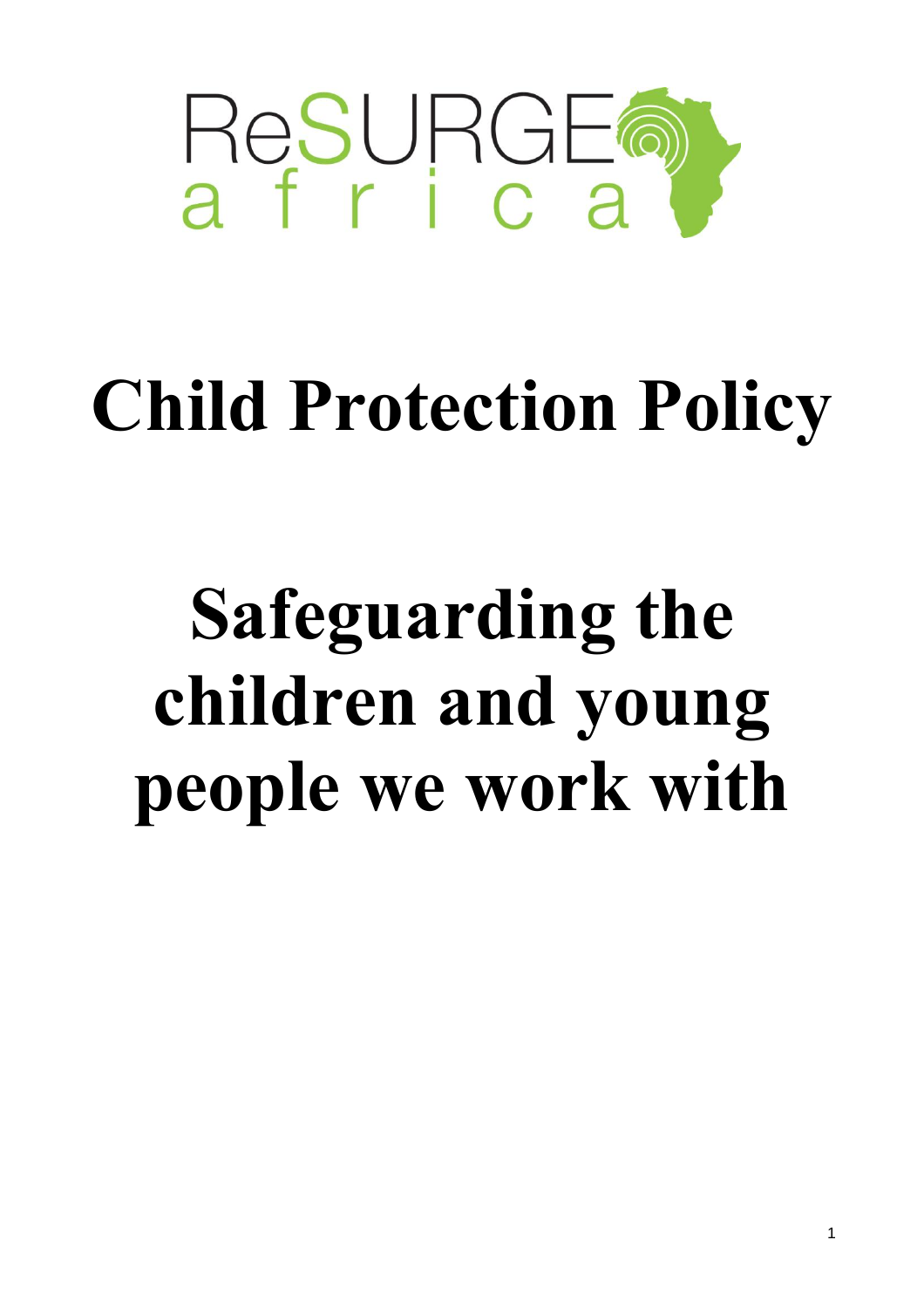### **Introduction**

Resurge Africa and the Holy Spirit Hospital have a common commitment to the prevention of child abuse and the protection of children. Resurge Africa recognises that safeguarding children is **everyone's business and responsibility**. The policy is to provide staff with clear information regarding their Safeguarding responsibilities All health professionals need to be aware of the Safeguarding Children policy and adhere to the requirements stated within the policy to ensure safe standards of practice in safeguarding children within the Holy Spirit Hospital

#### **Our values, principles and beliefs**

- All child abuse involves the abuse of children's rights.
- All children have equal rights to protection from abuse and exploitation.
- The situation of all children must be improved through promotion of their rights as set out in the UN Convention on the Rights of the Child. This includes the right to freedom from abuse and exploitation.
- Child abuse is never acceptable
- We have a commitment to protecting children in our care.
- All visiting teams have the responsibility to meet minimum standards of protection for children in their programmes.

## **Our Committment**

We will meet our commitment to protect children from abuse through the following means:

- **Awareness:** we will ensure that all members and staff are aware of the problem of child abuse and the risks to children.
- **Prevention:** we will ensure, through awareness and good practice, that members and staff minimise the risks to children.
- **Reporting:** we will ensure that members and staff are clear what steps to take where concerns arise regarding the safety of children.
- **Responding:** we will ensure that action is taken to support and protect children where concerns arise regarding possible abuse.

To ensure that the above standards of reporting and responding are met, members of Resurge Africa and staff of the Holy Spirit Hospital will also ensure that they: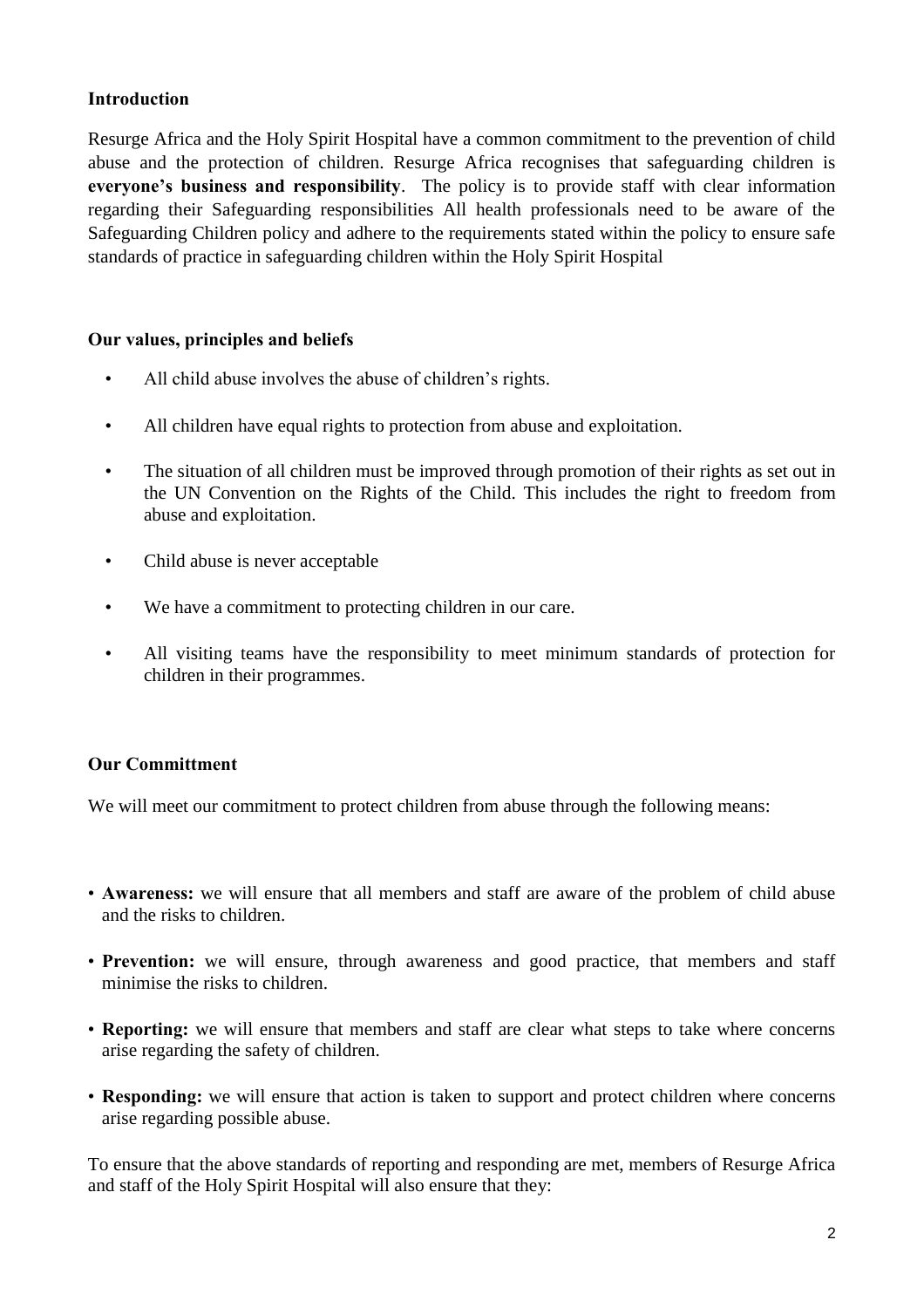- Take seriously any concerns raised.
- Take positive steps to ensure the protection of children who are the subject of any concerns.
- Support children, staff or other adults who raise concerns or who are the subject of concerns.

• Act appropriately and effectively in instigating or cooperating with any subsequent process of investigation.

- Are guided through the child protection process by the principle of 'best interests of the child'.
- Listen to and takes seriously the views and wishes of children.
- Work in partnership with parents/carers and/or other professionals to ensure the protection of children.

#### **Our commitments will be met through ensuring**

- All members of Resurge Africa and staff of Holy Spirit Hospital will sign up to and abide by the attached code of conduct
- All visiting teams from the UK will sign, abide by the code of conduct and produce evidence on suitability for working with children and young people.
- All staff and volunteers will have access to a copy of the child protection policy
- Recruitment procedures for UK volunteers will include checks on suitability for working with young people

#### **Code of conduct**

All members of Resurge Africa and staff of Holy Spirit Hospital must sign up to and abide by this Code of Conduct.

#### **Members and staff must never:**

- Hit or otherwise physically assault or physically abuse children.
- Develop physical/sexual relationships with children.
- Develop relationships with children which could in any way be deemed exploitative or abusive.
- Act in ways that may be abusive or may place a child at risk of abuse.
- Use language, make suggestions or offer advice which is inappropriate, offensive or abusive.
- Behave physically in a manner which is inappropriate or sexually provocative.
- Have a child/children with whom they are working to stay overnight at their home unsupervised.